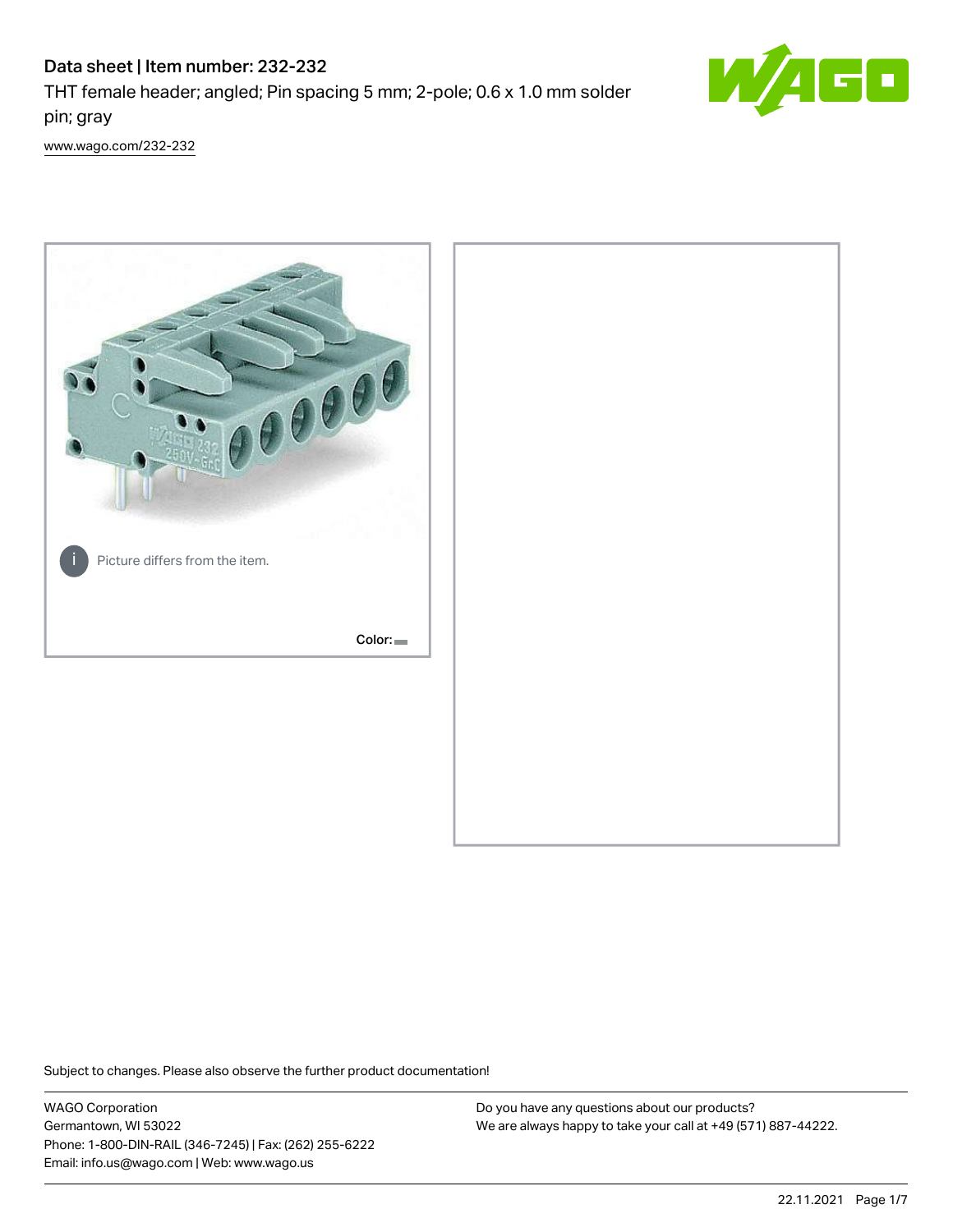[www.wago.com/232-232](http://www.wago.com/232-232)



Dimensions in mm

 $L =$  (pole no. x pin spacing) + 1.5 mm

Distance to first solder pin: 2.2 mm

2- to 3-pole female connectors – one latch only

#### Item description

- **Horizontal or vertical PCB mounting via straight or angled solder pins**
- For board-to-board and board-to-wire connections
- $\blacksquare$ Touch-proof PCB outputs
- $\blacksquare$ Easy-to-identify PCB inputs and outputs
- **Now With coding fingers**

Subject to changes. Please also observe the further product documentation!

WAGO Corporation Germantown, WI 53022 Phone: 1-800-DIN-RAIL (346-7245) | Fax: (262) 255-6222 Email: info.us@wago.com | Web: www.wago.us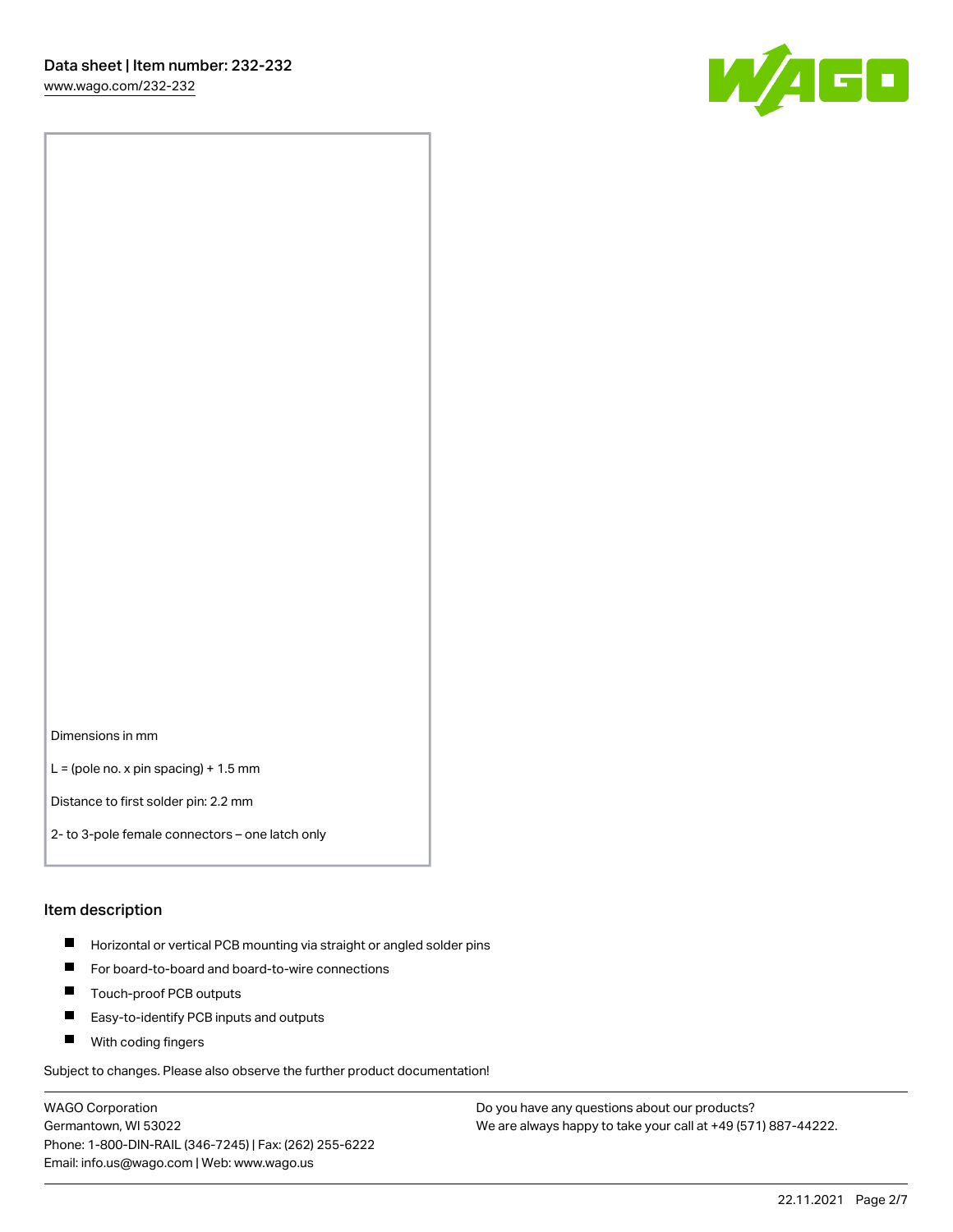

### Data Notes

| Safety information 1 | The <i>MCS – MULTI CONNECTION SYSTEM</i> includes connectors<br>without breaking capacity in accordance with DIN EN 61984. When<br>used as intended, these connectors must not be connected<br>/disconnected when live or under load. The circuit design should<br>ensure header pins, which can be touched, are not live when<br>unmated. |
|----------------------|--------------------------------------------------------------------------------------------------------------------------------------------------------------------------------------------------------------------------------------------------------------------------------------------------------------------------------------------|
| Variants:            | Other pole numbers<br>3.8 mm pin projection for male headers with straight solder pins<br>Gold-plated or partially gold-plated contact surfaces<br>Other versions (or variants) can be requested from WAGO Sales or<br>configured at https://configurator.wago.com/                                                                        |

# Electrical data

### IEC Approvals

| Ratings per                 | IEC/EN 60664-1                                                       |
|-----------------------------|----------------------------------------------------------------------|
| Rated voltage (III / 3)     | 320 V                                                                |
| Rated surge voltage (III/3) | 4 <sub>k</sub> V                                                     |
| Rated voltage (III/2)       | 320 V                                                                |
| Rated surge voltage (III/2) | 4 <sub>k</sub> V                                                     |
| Nominal voltage (II/2)      | 630 V                                                                |
| Rated surge voltage (II/2)  | 4 <sub>k</sub> V                                                     |
| Rated current               | 12A                                                                  |
| Legend (ratings)            | (III / 2) $\triangleq$ Overvoltage category III / Pollution degree 2 |

# UL Approvals

| Approvals per                  | UL 1059 |
|--------------------------------|---------|
| Rated voltage UL (Use Group B) | 300 V   |
| Rated current UL (Use Group B) | 15 A    |
| Rated voltage UL (Use Group D) | 300 V   |
| Rated current UL (Use Group D) | 10 A    |

# Ratings per UL

| Rated voltage UL 1977 | 500 V |
|-----------------------|-------|
| Rated current UL 1977 |       |

Subject to changes. Please also observe the further product documentation!

| <b>WAGO Corporation</b>                                | Do you have any questions about our products?                 |
|--------------------------------------------------------|---------------------------------------------------------------|
| Germantown, WI 53022                                   | We are always happy to take your call at +49 (571) 887-44222. |
| Phone: 1-800-DIN-RAIL (346-7245)   Fax: (262) 255-6222 |                                                               |
| Email: info.us@wago.com   Web: www.wago.us             |                                                               |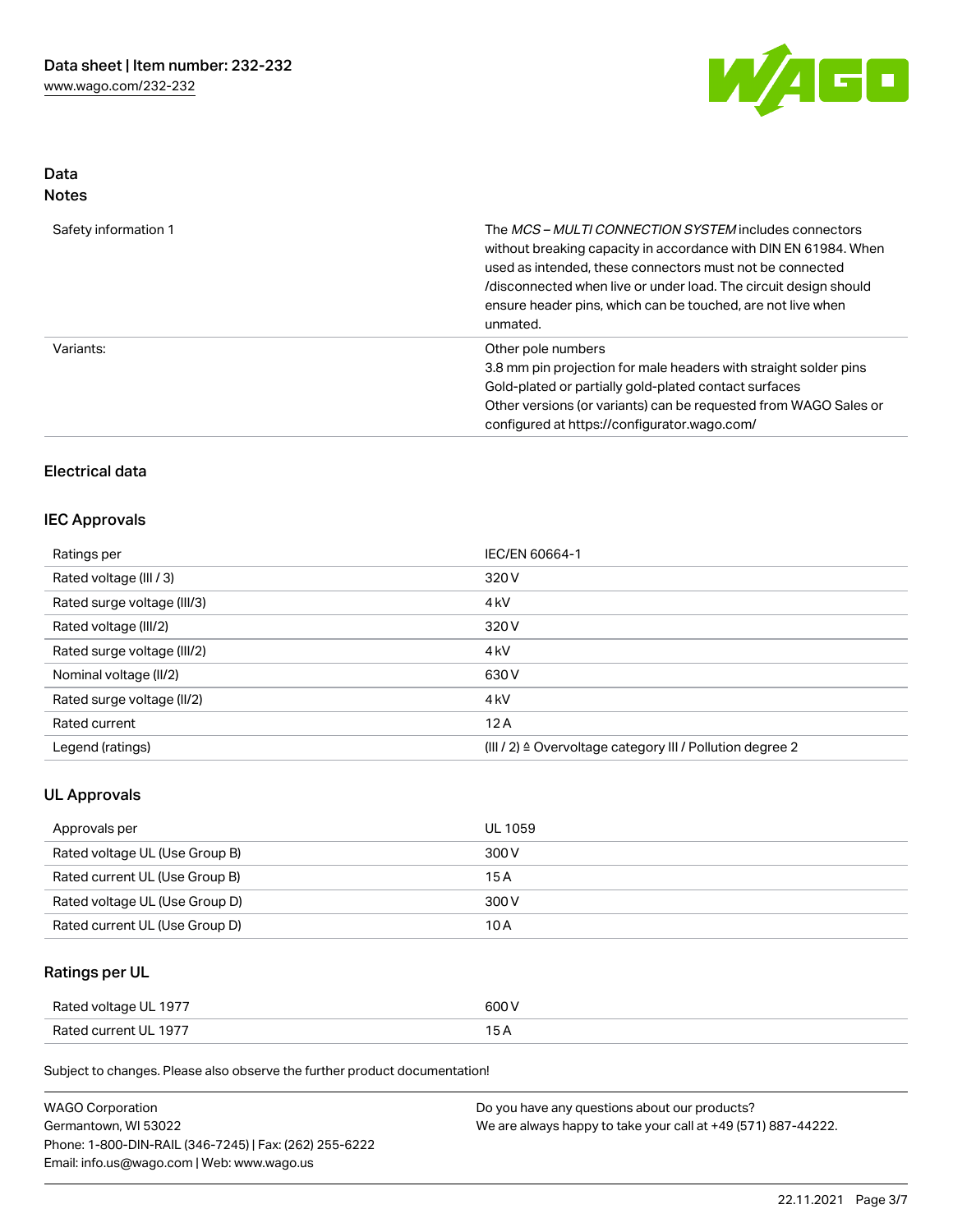

# CSA Approvals

| Approvals per                   | <b>CSA</b>            |
|---------------------------------|-----------------------|
| Rated voltage CSA (Use Group B) | 300V                  |
| Rated current CSA (Use Group B) | 15A                   |
| Rated voltage CSA (Use Group D) | 300 V                 |
| Rated current CSA (Use Group D) | 10A                   |
| <b>Connection data</b>          |                       |
| Total number of potentials      | $\overline{c}$        |
| Number of connection types      | 1                     |
| Number of levels                | $\mathbf{1}$          |
| <b>Connection 1</b>             |                       |
| Number of poles                 | $\overline{2}$        |
| Physical data                   |                       |
| Pin spacing                     | 5 mm / 0.197 inch     |
| Width                           | 11.5 mm / 0.453 inch  |
| Height                          | 16.6 mm / 0.654 inch  |
| Height from the surface         | 11.6 mm / 0.457 inch  |
| Depth                           | 18.25 mm / 0.719 inch |

| Solder pin length                    | $5 \,\mathrm{mm}$          |
|--------------------------------------|----------------------------|
| Solder pin dimensions                | $0.6 \times 1$ mm          |
| Drilled hole diameter with tolerance | $1.3$ <sup>(+0.1)</sup> mm |

### Plug-in connection

| Contact type (pluggable connector) | Female header |
|------------------------------------|---------------|
| Connector (connection type)        | for PCB       |
| Mismating protection               | No            |
| Mating direction to the PCB        | 0°            |
| Locking of plug-in connection      | Without       |

# PCB contact

| <b>PCB Contact</b>     |                                            |
|------------------------|--------------------------------------------|
| Solder pin arrangement | over the entire female connector (in-line) |

Subject to changes. Please also observe the further product documentation!

| <b>WAGO Corporation</b>                                | Do you have any questions about our products?                 |
|--------------------------------------------------------|---------------------------------------------------------------|
| Germantown. WI 53022                                   | We are always happy to take your call at +49 (571) 887-44222. |
| Phone: 1-800-DIN-RAIL (346-7245)   Fax: (262) 255-6222 |                                                               |
| Email: info.us@wago.com   Web: www.wago.us             |                                                               |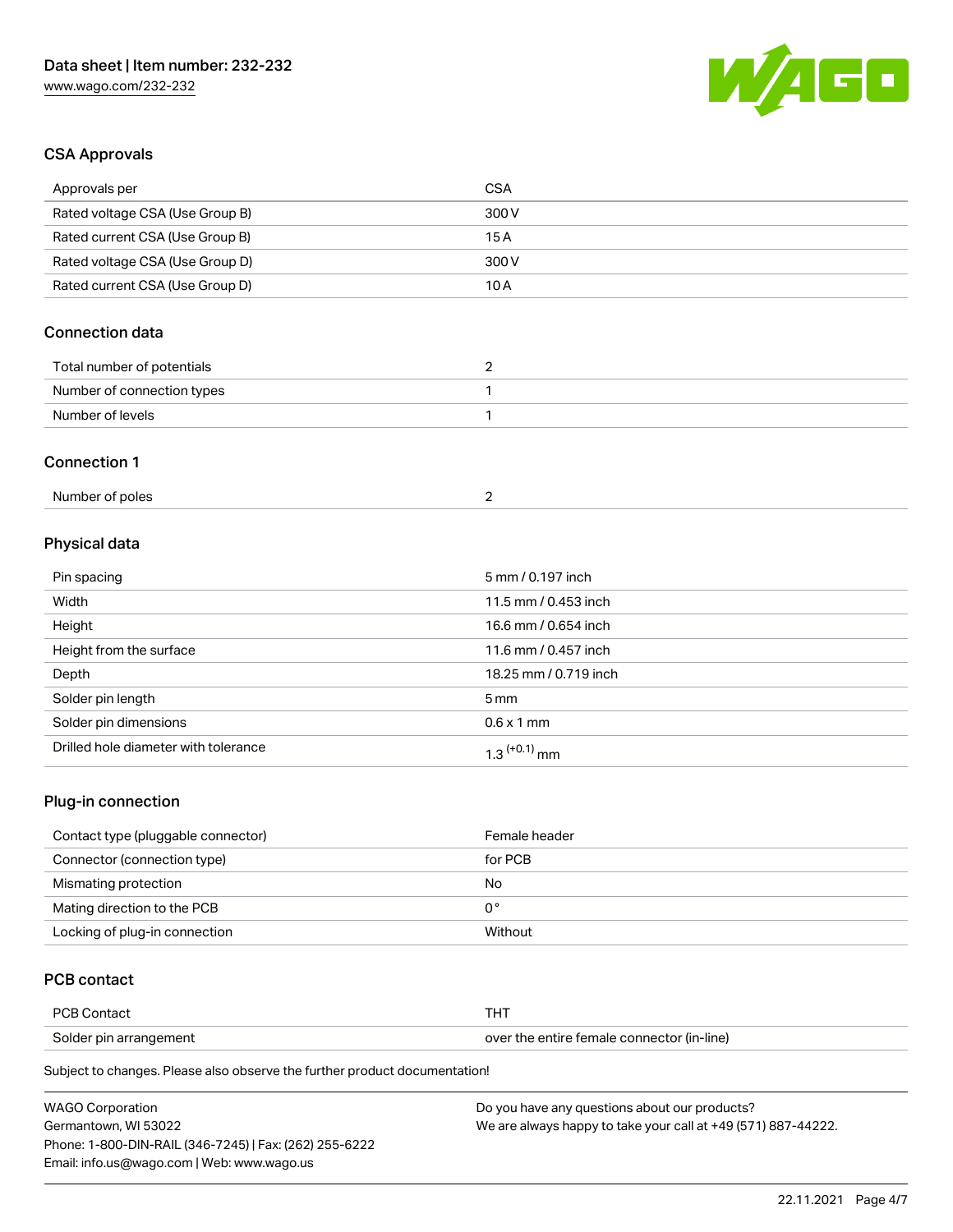[www.wago.com/232-232](http://www.wago.com/232-232)

Number of solder pins per potential 1



#### Material data

| Color                       | gray             |
|-----------------------------|------------------|
| Material group              |                  |
| Insulation material         | Polyamide (PA66) |
| Flammability class per UL94 | V <sub>0</sub>   |
| Contact material            | Copper alloy     |
| Contact plating             | tin-plated       |
| Fire load                   | $0.036$ MJ       |
| Weight                      | 2g               |

### Environmental requirements

| Limit temperature range | -60 … +85 °C |
|-------------------------|--------------|
|-------------------------|--------------|

### Commercial data

| Product Group         | 3 (Multi Conn. System) |
|-----------------------|------------------------|
| PU (SPU)              | 200 Stück              |
| Packaging type        | box                    |
| Country of origin     | DE                     |
| <b>GTIN</b>           | 4044918579094          |
| Customs tariff number | 8536694040             |

### **Counterpart**



Item no.231-602 nem no.251-602<br>Male connector; 2-pole; Pin spacing 5 mm; gray [www.wago.com/231-602](https://www.wago.com/231-602)

Item no.231-602/019-000 Male connector; 2-pole; Pin spacing 5 mm; mounting flange; gray [www.wago.com/231-602/019-000](https://www.wago.com/231-602/019-000)

### Optional accessories

#### Testing accessories



Item no.: 231-661

Test plugs for female connectors; for 5 mm and 5.08 mm pin spacing; 2,50 mm²; light gray [www.wago.com/231-661](http://www.wago.com/231-661)

Subject to changes. Please also observe the further product documentation!

WAGO Corporation Germantown, WI 53022 Phone: 1-800-DIN-RAIL (346-7245) | Fax: (262) 255-6222 Email: info.us@wago.com | Web: www.wago.us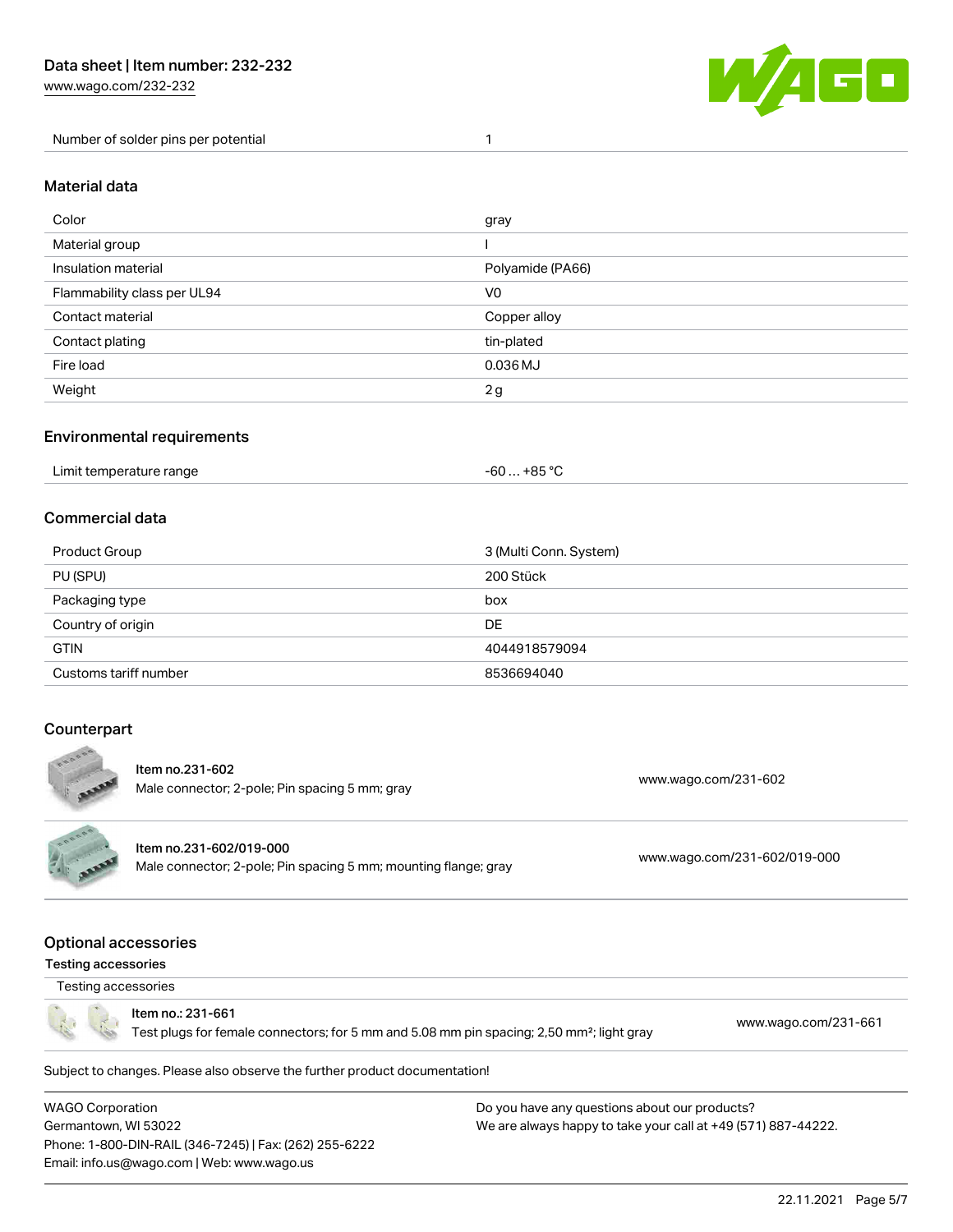

### Downloads Documentation

### Additional Information Technical explanations 2019 Apr 3 pdf [Download](https://www.wago.com/global/d/1435602) 2.0 MB CAD files CAD data 2D/3D Models 232-232 URL [Download](https://www.wago.com/global/d/3D_URLS_232-232) CAE data EPLAN Data Portal 232-232 URL [Download](https://www.wago.com/global/d/EPLAN_URLS_232-232) ZUKEN Portal 232-232 URL [Download](https://www.wago.com/global/d/Zuken_URLS_232-232) PCB Design Symbol and Footprint 232-232 URL [Download](https://www.wago.com/global/d/UltraLibrarian_URLS_232-232)CAx data for your PCB design, consisting of "schematic symbols and PCB footprints", allow easy integration of the WAGO component into your development environment. Supported formats:  $\blacksquare$ Accel EDA 14 & 15 П Altium 6 to current version П Cadence Allegro П **DesignSpark**  $\blacksquare$ Eagle Libraries  $\blacksquare$ KiCad  $\blacksquare$ Mentor Graphics BoardStation П Mentor Graphics Design Architect П Mentor Graphics Design Expedition 99 and 2000  $\blacksquare$ OrCAD 9.X PCB and Capture  $\blacksquare$ PADS PowerPCB 3, 3.5, 4.X, and 5.X  $\blacksquare$ PADS PowerPCB and PowerLogic 3.0 П PCAD 2000, 2001, 2002, 2004, and 2006 П Pulsonix 8.5 or newer

Subject to changes. Please also observe the further product documentation!

WAGO Corporation Germantown, WI 53022 Phone: 1-800-DIN-RAIL (346-7245) | Fax: (262) 255-6222 Email: info.us@wago.com | Web: www.wago.us